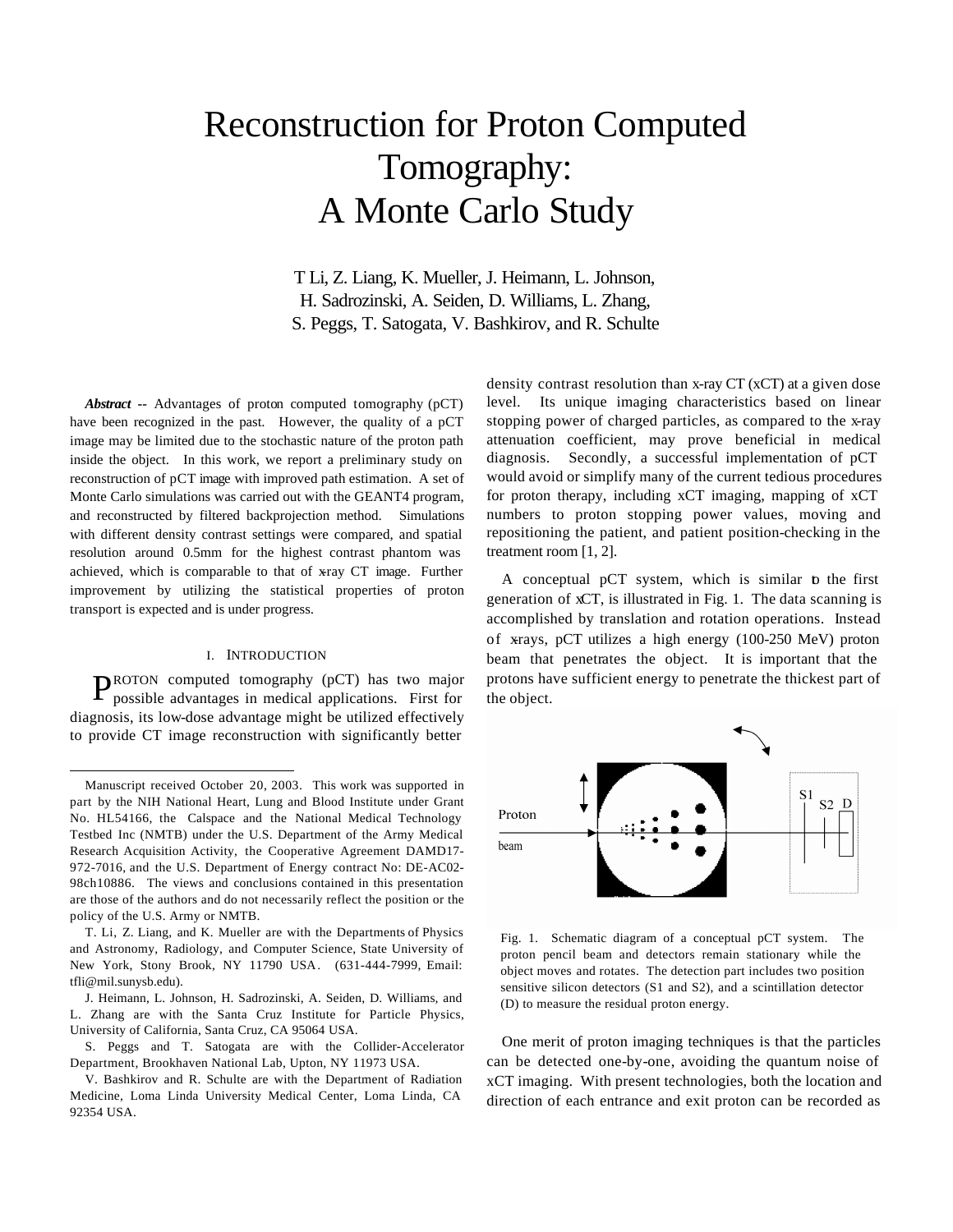well as the energy of each exit proton, while the entrance energy is presumed to be known with excellent accuracy. This provides more information than xCT, and may be beneficial for image reconstruction.

In general, the reconstruction task of charge particles distinguishes itself from others by the stochastic path of the particles inside the body. Numerous small angle deflections by the Coulomb field of the nuclei make the estimation of the proton path very challenging. Therefore, the reconstruction of pCT from measurement of proton energy-loss encounters a resolution limit due to these deflections.

In this work, a set of Monte Carlo (MC) simulations was carried out for pCT using an aluminum phantom with multiple holes and different contrast settings. An ideal beam of parallel, monoenergetic protons was assumed. Given exact knowledge of the entry position of each proton and its exit position and direction, the path of the proton inside the body was approximated by a straight line. After a bilinear interpolation to satisfy the requirements of Radon transform, the reconstruction was performed very efficiently by the conventional filtered backprojection (FBP) method. The results show satisfactory image quality comparable to that of xCT imaging for this relatively ideal scenario. Further study on how to correct the energy loss based on the path divergence and its statistical distribution is in progress.

#### II. BACKGROUND THEORIES

#### *A. Principle of Proton CT*

The main principle of pCT is based on the determination of the integrated volume electron density, *r<sup>e</sup>* , by measuring the energy loss of protons after traversing the image object. The volume electron density of a medium is defined as the number of electrons/cm<sup>3</sup>. The relationship between volume electron density and physical density is given by

$$
\boldsymbol{r}_e = \boldsymbol{r} \, N_A \bigg( \frac{Z}{A} \bigg) \tag{1}
$$

where  $r$  is the physical density,  $N_A$  is Avogadro's number  $(6.023 \times 10^{23})$ , and *Z* and *A* are the (effective) atomic number and atomic weight of the traversed material, respectively. Since the ratio *Z*/*A* is fairly constant for human tissues, the electron density closely reflects the physical density of the imaged tissue. To avoid the large numbers associated with absolute volume electron density values (which are of the order of  $10^{23}$ electrons/ $\text{cm}^3$ ), it is better to express results in terms of relative volume electron density, which is defined as

$$
\boldsymbol{h}_e = \frac{\boldsymbol{r}_e}{\boldsymbol{r}_{e,water}}\tag{2}
$$

l

where  $r_{e, \text{water}} = 3.343 \times 10^{23}$  electrons/cm<sup>3</sup> is the volume electron density of water.

Ionization and atomic excitation mainly govern the energy loss of protons, and its mean rate (or stopping power) is given by the Bethe-Bloch equation,

$$
-\frac{dE}{dx}(\mathbf{r}) = \mathbf{h}_e(\mathbf{r}) F(I(\mathbf{r}), E(\mathbf{r}))
$$
 (3)

where  $r$  represents the spatial location,  $I(r)$  is the mean ionization potential of the medium, and *E*(*r*) is the proton energy, which changes with *r* as the proton travels through the medium. Based on the Bethe Bloch equation, the function  $F(I(\mathbf{r}), E(\mathbf{r}))$  can be expressed as <sup>1</sup>

$$
F(I(\mathbf{r}), E(\mathbf{r}))
$$
  
=  $K \frac{1}{\mathbf{b}^2(E)} \left[ \ln \left( \frac{2m_e c^2}{I(\mathbf{r})} \frac{\mathbf{b}^2(E)}{1 - \mathbf{b}^2(E)} \right) - \mathbf{b}^2(E) \right]$  (4)

where  $mc^2$  is the electron rest energy, and  $\mathbf{b}(E)$  is the proton velocity relative to  $c$ . The constant  $K$  is defined as

$$
K = 4\mathbf{p}r_e m_e c^2 \mathbf{r}_{e, water} = 0.170 \frac{\text{MeV}}{\text{cm}}
$$
 (5)

where  $r_e$  is the classical electron radius (2.818  $\times$  10<sup>-13</sup> cm). The relationship between *b* and E is given by

$$
\boldsymbol{b}(E) = \sqrt{1 - \left(\frac{E_0}{E + E_0}\right)^2} \tag{6}
$$

where  $E_0 = 938.27$  MeV is the proton rest energy.

Note that the Bethe-Bloch equation (3) is a non-linear first order differential equation of the function  $E(r)$ . Since  $I(r)$  is usually not known in pCT, integration of this equation is not possible. However, for human tissues the variation of *I* is not very large, and the dependence of the function *F* on *I* is relatively weak due to the logarithmic function. Therefore, it is reasonable to assume that *I*(*r*) is independent of location and can be replaced by the mean ionization potential of water *Iwater* = 61.77 eV. In this case, *F* is only a function of *E* and equation (3) can be integrated after separating variables:

$$
\int_{S} \mathbf{h}_{e}(\mathbf{r}) dx = \int_{E_{out}}^{E_{in}} \frac{dE}{F(I_{water}, E)}
$$
\n(7)

where the integration on the left is along the proton path  $S$ ,  $E_{in}$ is the incident proton energy and *Eout* is the proton energy after traversing the object. It is now obvious that the integrated relative volume electron density can be calculated based on the

 $<sup>1</sup>$  Note that the formula given here is an approximation of the original</sup> Bethe-Bloch equation, which contains a term  $W_{max}$ , the maximum energy transfer in a single collision. This approximation is valid if the mass of the incident projectile is large relative to the electron mass, which is the case for protons.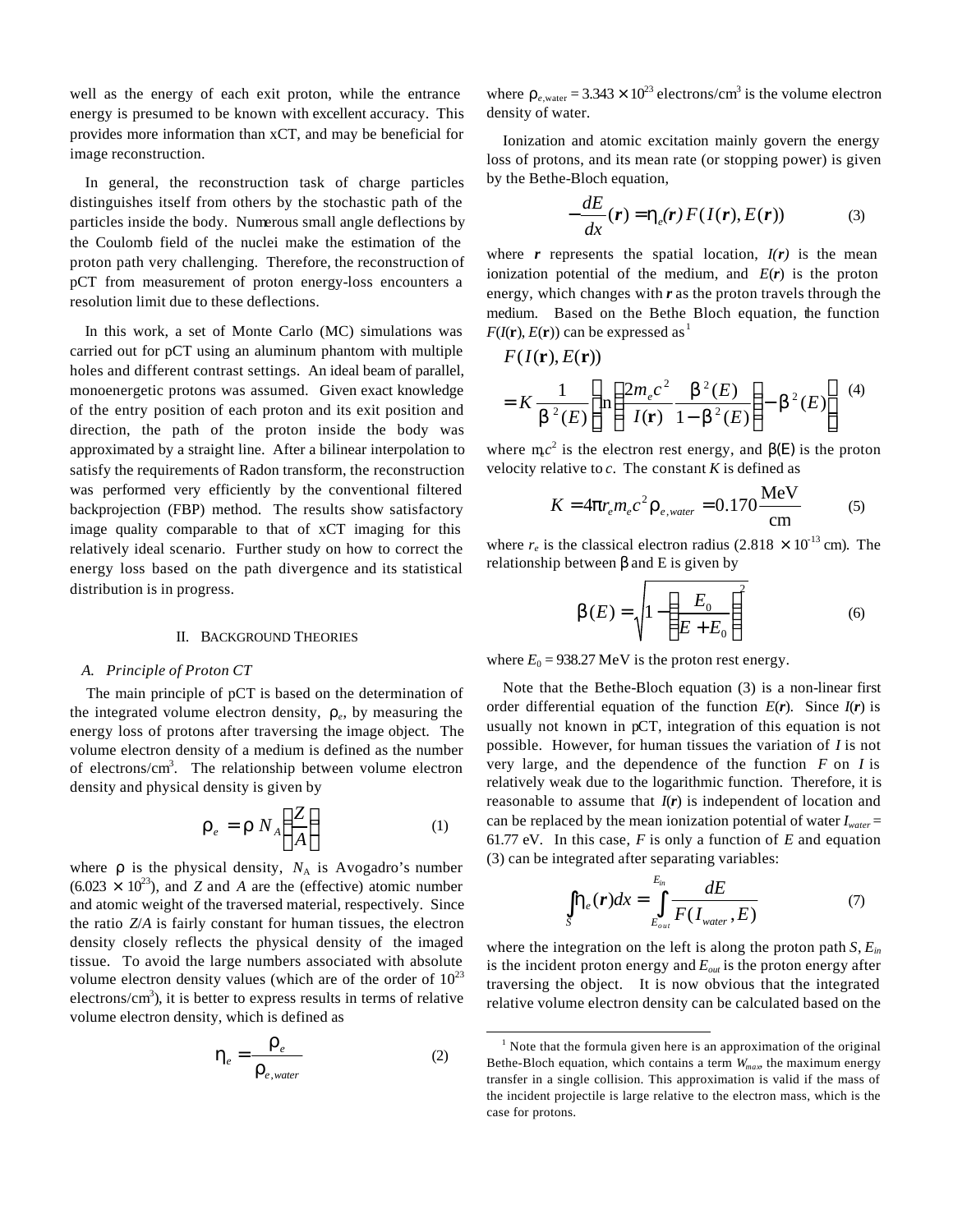knowledge of in- and out-going proton energy. Due to the complicated energy dependence of *F*, the integration must be performed numerically. Also note that the integrated density along the proton trajectory is nothing else than the waterequivalent length of the proton track through the medium. Equation (7) is in the format of the Radon transform if the proton path *S* is a straight line.

## *B. Path Estimation*

Since protons undergo multiple small deflections by the Coulomb field of the nuclei, the path of each proton deviates from a straight line inside the body and has a zigzag pattern (see Fig. 2(a)). To improve the estimation of the proton path, we used the line *L'* determined by the entry and exit positions, instead of the proton beam projection line *L*, provided that the detector can measure both the position and direction of the exiting proton, and the object boundary is roughly known, see Fig. 2(b).



Fig. 2. The "path" of the proton inside the object. (a) The real proton path inside the object is zigzag. (b) Since both the position and direction of the exit proton can be measured and the entry direction is known, the cross-points of the proton beam with the object boundary can be obtained. The proton path, L', is then approximated by the dashed line.

#### *C. Sinogram Formulation*

While the initial direction of each proton, (*i.e*., the initial projection ray), is known, the estimated path *L'*, which we call "virtual projection ray", deviates from the original direction, and, therefore, the locations of these virtual rays in sinogram space are usually not uniformly distributed. To apply the conventional FBP reconstruction algorithm, it is necessary to interpolate the virtual projection rays in order to fill a uniform sample space. In this work, a bilinear interpolation method was used according to the pixel-distances in the sinogram.

## III. EXPERIMENTAL RESULTS

Simulated pCT scan data were generated by the Geant4 MC simulation code [3]. The phantom was an aluminum disk with 7 rows of holes. The diameter of the disk was 50mm; the diameters of the holes in each row were 4mm, 3mm, 2mm, 1.5mm, 1mm, 0.75mm, and 0.5mm, respectively, see Fig. 3. The average

deflection of a 200 MeV proton in such a phantom is comparable to that in human head.

The MC program simulated the transport of 200 MeV monoenergetic protons arriving at the plane  $u = 0$  cm with random heights *t*, ranging from  $t = 0$  cm to  $t = 7$  cm, and being detected at the plane  $u = 30$  cm. The location and direction of exiting protons were provided by the simulation, as well as their residual energy. Typical profiles of the residual energy versus the initial location for  $\theta$  and  $90^{\circ}$  are plotted in Fig. 4, and a complete sinogram calculated by interpolations of the virtual projection rays is presented in Fig. 5.



Fig. 3. Lab reference system for the simulations. The phantom is centered at (15, 3.5), the protons arrive along *u* direction at plane *u*=0 cm. The detector is at *u*=30 cm.



Fig. 4. Residual energy versus entry position at different views: (a) view angle  $0^0$ , (b) view angle  $90^0$ . Some phantom structures are already reflected in these one-view profiles.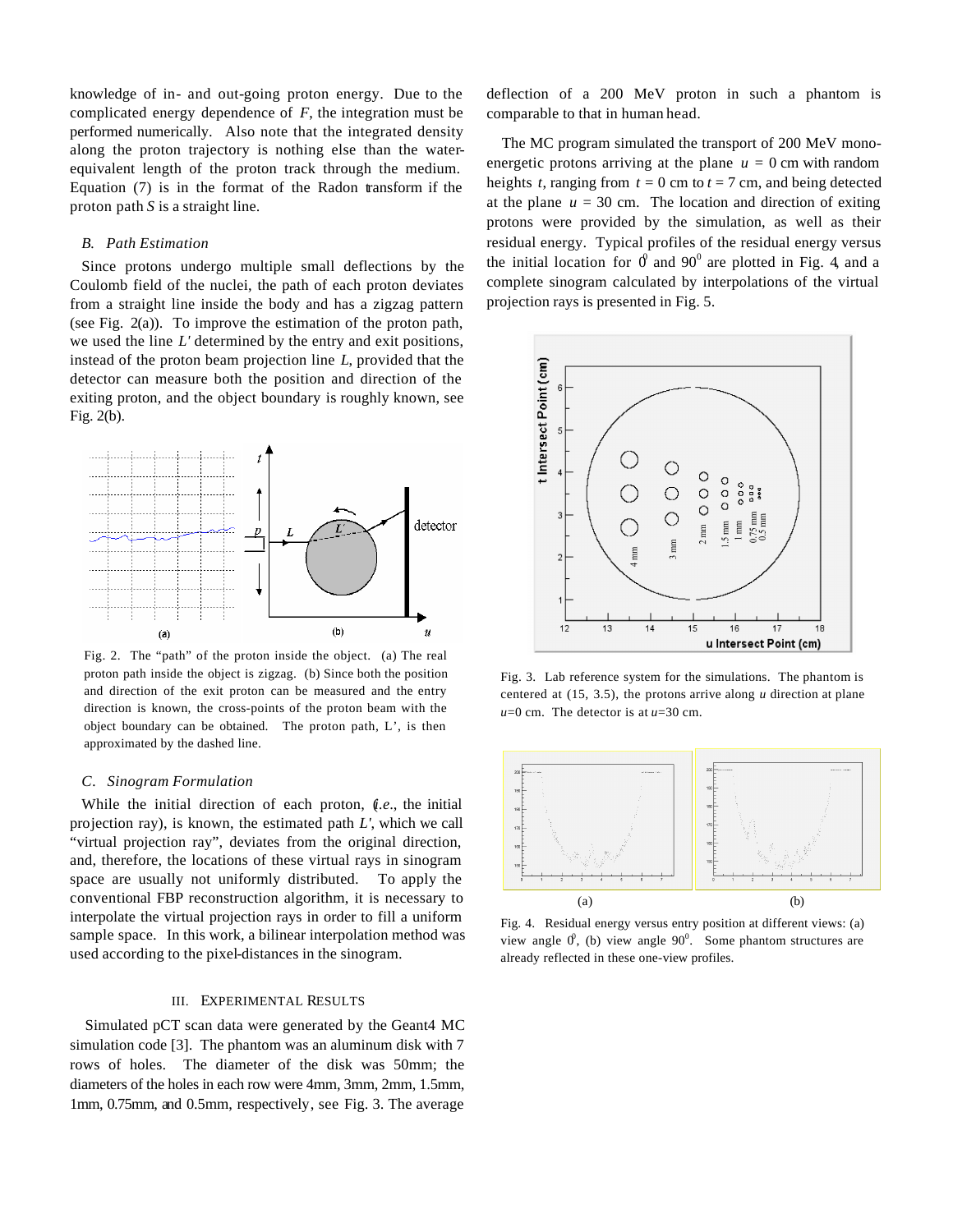

Fig. 5. Sinogram constructed by interpolation of virtual projection rays.

## *A. Comparison of Reconstructions using Different Path Estimations*

To study the effect of using different path approximations, a high contrast Al phantom, (Al-disk and air holes), was simulated. A full circular orbit was scanned in  $2^\circ$  increments, and 350 simulated proton events were generated per projection.

Two images reconstructed with the FBP algorithm are shown in Fig. 6. The left image was obtained using a continuation of the initial proton direction as the inside-path, while the right one used the virtual rays (paths *L'* in Fig. 2). A relatively large difference between these two results was observed, especially for the boundary and the density contrast. The reconstructed image based on the estimated paths *L'* is closer to the ground truth.



Fig. 6. Reconstructed image using interpolation without (left) and with (right) estimated path L'.





Fig. 7. Reconstructed images and horizontal profiles for different contrast phantom simulations. (Top row: high contrast, middle row: medium contrast; bottom row: low contrast).

## *B. Contrast Detectability*

In this study, the density contrast inside the Al-disk phantom was grouped into three levels: high contrast (Al-disk and air-holes); medium contrast (Al-disk and 90, 80,70% density Al-holes); and low contrast (Al-disk and 99.7, 99, 97% Al-holes). For this study, 35,000 simulated proton events were generated per projection. Reconstructed images using the virtual-ray method are shown in Fig. 7, as well as profiles along the central horizontal line. Note that the display window level for the three images is different. Even at the smallest contrast level, holes are distinguishable down to a diameter of 1.5 mm.

#### IV. CONCLUSIONS

This work demonstrated, in principle, the feasibility of the pCT for clinical use. The GEANT4 MC program can simulate the interaction of charged particles inside materials accurately. Reconstruction using the simple FBP algorithm with a straightline path estimation can achieve pCT images of relatively high quality, with a high-contrast and high spatial resolution of least 0.5 mm. The path estimation directly impacts the quality of reconstructed image and, therefore, the best possible estimation should be preferred. By the use of the curved "Most Likely Trajectory" (MLT) for pCT image reconstruction is under investigation [4, 5]. With a curved-line proton path, the conventional FBP algorithm is not applicable and has to be modified or re-derived. Sophisticated reconstruction algorithms using maximum likelihood (ML) and/or maximum *a posteriori* probability (MAP) criterion [6, 7, 8] could be another choice for pCT imaging.